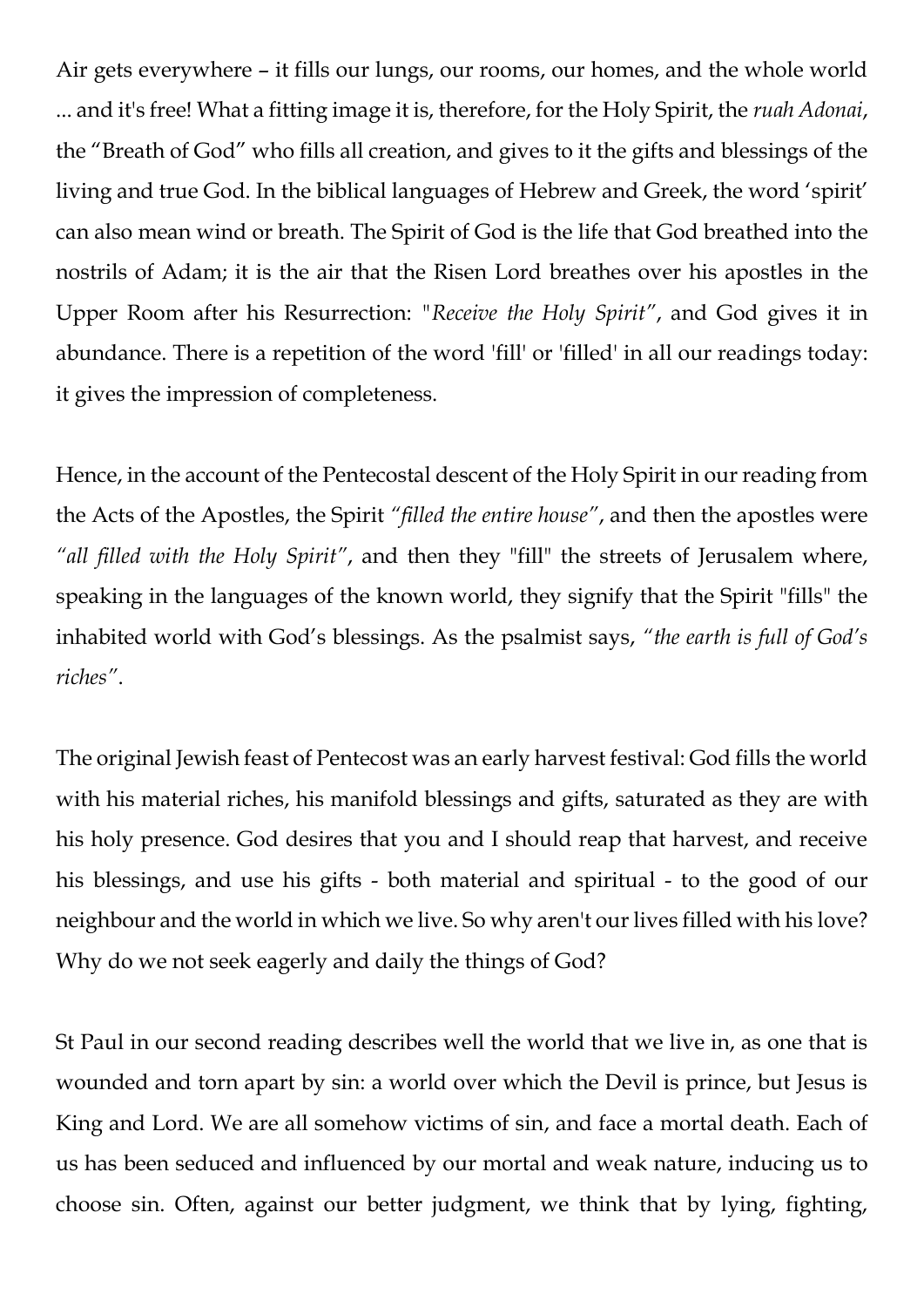quarrelling, indulging the desires of the flesh, and by grasping for more control, power, and money then we can be happier. But we think this because we have been lied to by the world. At some level, we believed those lies because nobody acts in order to become more unhappy – we desired, rather, what we thought to be good, what we believed would lead to happiness and contentment. But, as St Paul says, these lies are *"opposed to the Holy Spirit."*

Conversely, and knowing our predicament, Jesus promises to send the *"Spirit of truth"*. He is our "Advocate", that is to say, he defends us from the assaults and lies of the Devil, and he is our Helper: for he comes to lead us "to the complete truth". He comes like fire to burn away falsehood and lies. If we are led by the Spirit then we shall have *"love, joy, peace, patience, kindness, goodness, trustfulness, gentleness, and selfcontrol".* In this broken world, who does not long for such gifts? Who does not seek to live in such a world where they are exercised and shared amongst us? If we desire these gifts of God, then we have to receive the Holy Spirit, and seek daily to *"be directed by the Spirit",* as St Paul says. We must daily surrender to the Holy Spirit, reject whatever is contrary to God's holiness, and so be filled with the Holy Spirit. Let us breathe in the Breath of God and be inspired by him.

Pope Francis said recently: *"Do not be afraid to set your sights higher, to allow yourself to be loved and liberated by God. Do not be afraid to let yourself be guided by the Holy Spirit. Holiness does not make you less human, since it is an encounter between your weakness and the power of God's grace ... "the only great tragedy in life, is not to become a saint"."* (Gaudete et exsultate, 34).

The Holy Spirit comes, therefore, to lead us into this great truth: that God has created you and I as potential saints; he has made us for a loving friendship with himself – to have the intimacy to call God our Father *"Abba"* – "Daddy"! To attain this great gift of blessed union in heaven with him, he has given us the greatest Gift of himself, he